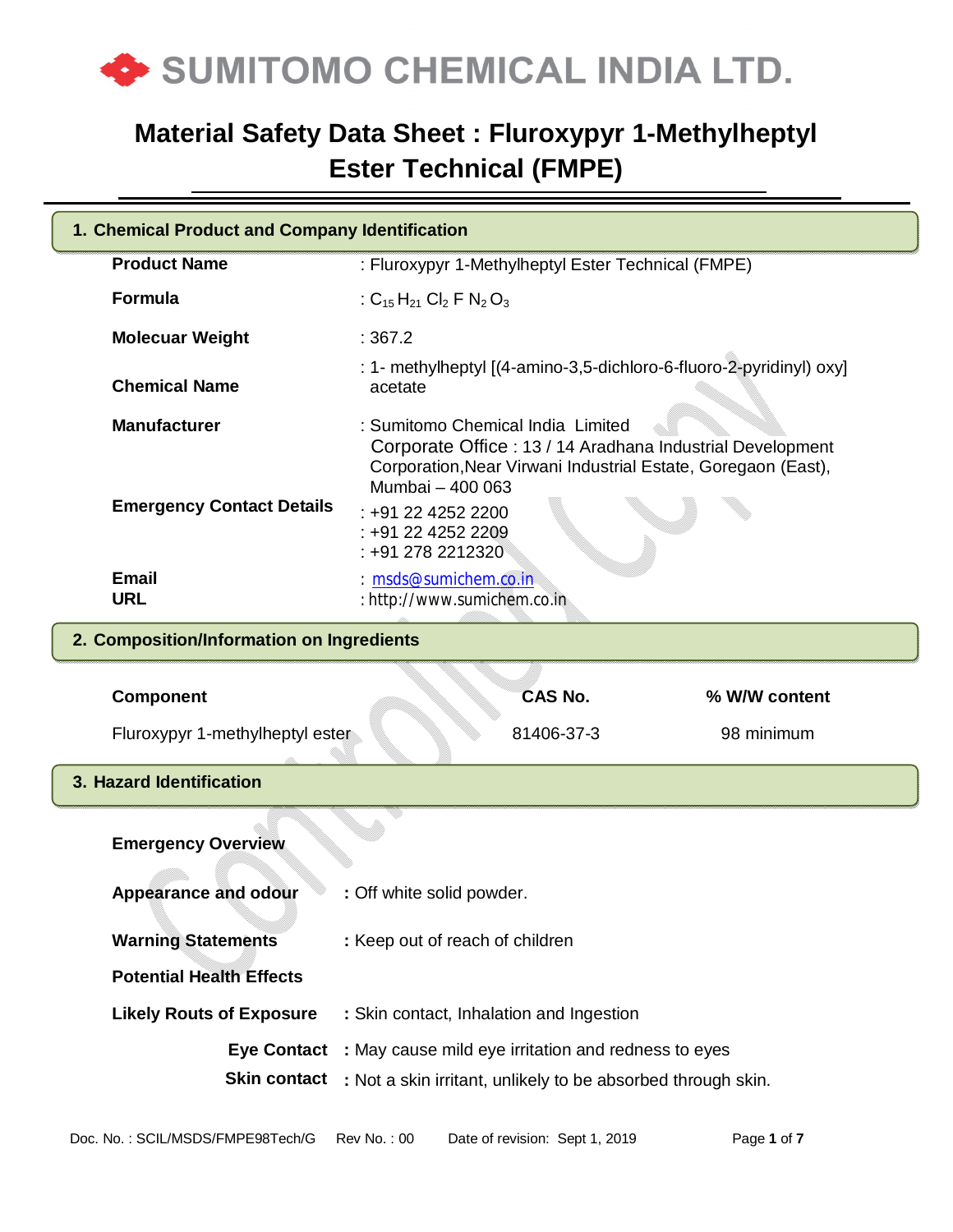

**Ingestion :**Could be harmful if swallowed

**Inhalation :** Could be harmful if inhaled.

**Environmental Hazards :** Non-toxic to aquatic organisms. .

### **4. First aid measures and Antidote**

Emergency and First Aid Procedure –

| If in Eyes                                          |   | Immediately flush with plenty of clean water for 15-20 minutes.<br>Remove contact lenses if present after 5 minutes of washing. Get<br>medical attention |
|-----------------------------------------------------|---|----------------------------------------------------------------------------------------------------------------------------------------------------------|
| If on Skin                                          |   | Wash with plenty of clean water and soap. Get medical attention.                                                                                         |
| If Inhaled                                          |   | If experiencing any distress/discomfort, immediately remove the<br>affected person to fresh air and obtain medical advice.                               |
| <b>If Swallowed</b>                                 | ÷ | Never give any thigh through mouth to unconscious person. Get<br>medical attention                                                                       |
| <b>Note to Physician</b>                            | ÷ | <b>Treat symptomatically</b>                                                                                                                             |
| <b>Antidote</b>                                     |   | No specific antidote known                                                                                                                               |
| <b>5. Fire Fighting Measures</b>                    |   |                                                                                                                                                          |
|                                                     |   |                                                                                                                                                          |
| <b>Hazardous product of</b><br><b>Combustion</b>    |   | May emit toxic fumes of decomposition products during combustion                                                                                         |
| <b>Extinguishing Media</b>                          |   | Foam, Dry chemical powder, $CO2$ type extinguisher or flood with<br>water.                                                                               |
|                                                     |   |                                                                                                                                                          |
| <b>Unusual Fire and</b><br><b>Explosion Hazards</b> |   | The product does not pose any unusual fire hazard. It is advisable for<br>firemen to avoid direct contact.                                               |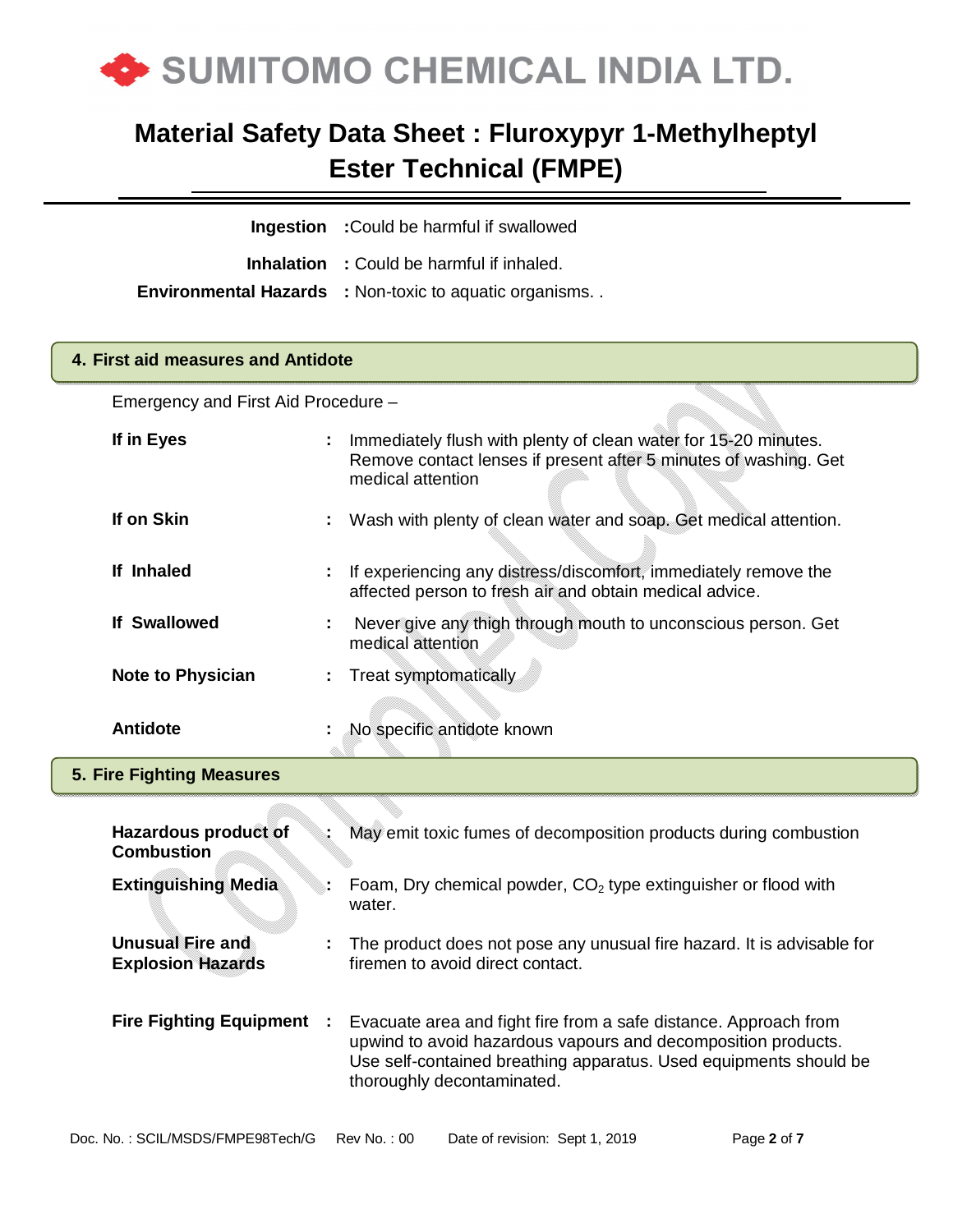

| 6. Accidental Release Measure            |  |                                                                                                                                                                                                                                                                                                     |  |
|------------------------------------------|--|-----------------------------------------------------------------------------------------------------------------------------------------------------------------------------------------------------------------------------------------------------------------------------------------------------|--|
| Personal<br><b>Protection</b>            |  | Observe all protection and safety precautions. Depending on the<br>magnitude of the spill, use of eye protection, gloves and boots when<br>cleaning up spills are recommended. For PPE see Section 8.                                                                                               |  |
| Steps to be taken<br>in case of a spill  |  | It is recommended to have a predetermined plan / SOP for the handling<br>of spills.                                                                                                                                                                                                                 |  |
|                                          |  | Stop the source of the spill immediately, if safe to do so. Contain the spill<br>to prevent any further contamination of soil or water.                                                                                                                                                             |  |
|                                          |  | Keep all bystanders away. Wear full-length clothing and PVC gloves.<br>Shovel and collect the spilled material / contaminated absorbent and<br>place in suitable containers. Thoroughly scrub the floor or other<br>impervious surfaces with a strong industrial detergent and rinse with<br>water. |  |
|                                          |  | Spills in water should be contained as much as possible by isolation of<br>the contaminated water. The contaminated water must be collected and<br>removed for treatment or disposal through incineration.                                                                                          |  |
| 7. Handling and Storage                  |  |                                                                                                                                                                                                                                                                                                     |  |
| <b>Precautions in</b><br><b>Handling</b> |  | In an industrial environment, such as while making formulation, filling or<br>packing, it is recommended to avoid physical contact with the product and<br>to have adequate ventilation.                                                                                                            |  |
|                                          |  | Avoid spillage into the eyes, or contact with bare skin or clothing. Avoid<br>inhaling dust. Wash hands, feet, face thoroughly after handling. Remove<br>contaminated clothing immediately                                                                                                          |  |
| <b>Precautions in</b><br><b>Storage</b>  |  | The product is stable under normal conditions of warehouse storage.<br>Keep container lids tightly closed                                                                                                                                                                                           |  |
|                                          |  | Store in a cool, dry, well- ventilated place away from foodstuffs, animal<br>feed under lock & key.                                                                                                                                                                                                 |  |
| <b>Specific Use</b>                      |  | The product is meant / approved to be used as herbicide.                                                                                                                                                                                                                                            |  |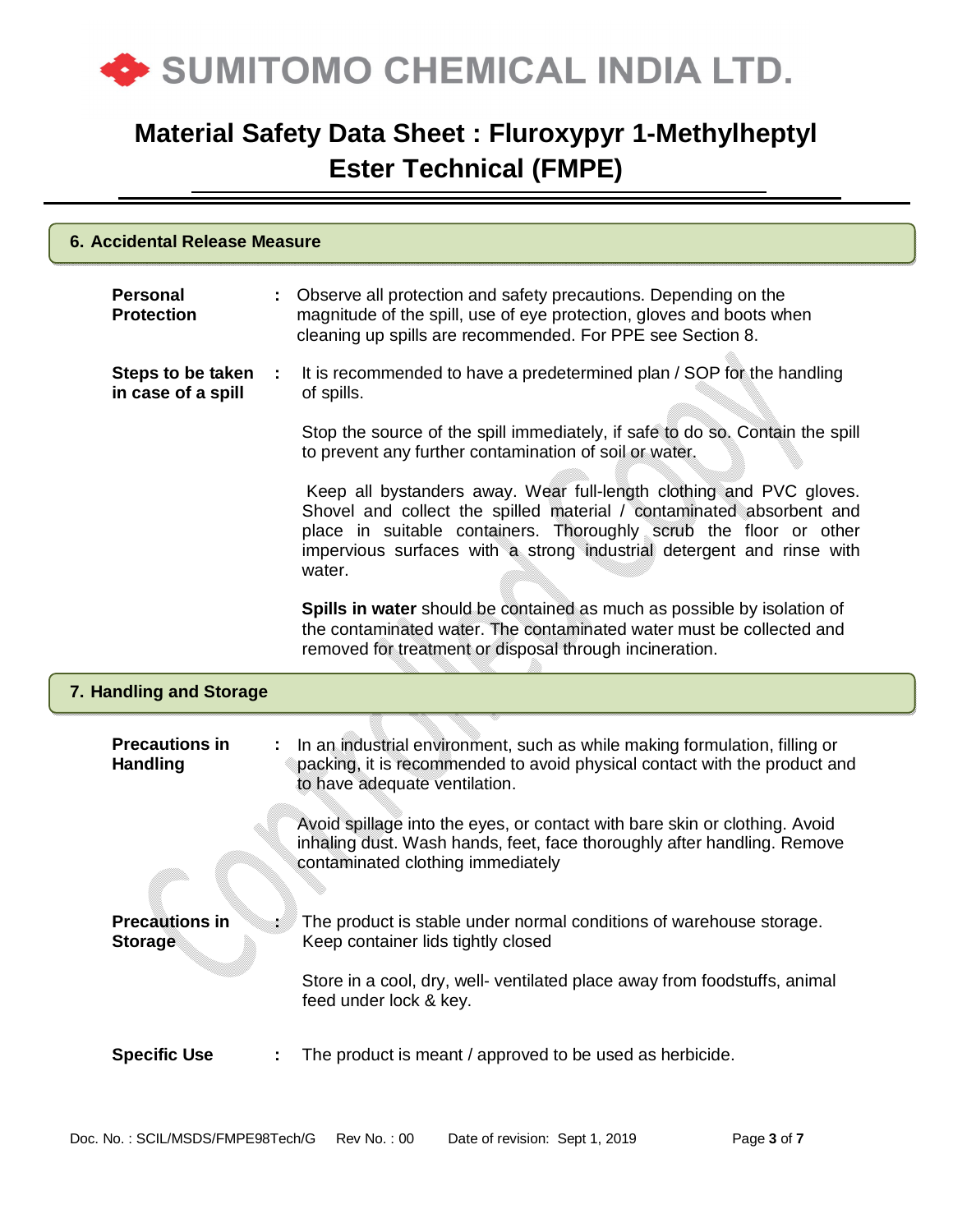

#### **8. Exposure Controls/Personal Protection**

| <b>Exposure Limit</b><br><b>Values</b>  | Exposure limits have not been established for FMPE. However, exposure<br>limit values defined by local regulations may exist and must be checked /<br>observed.                                                                                                                                                 |
|-----------------------------------------|-----------------------------------------------------------------------------------------------------------------------------------------------------------------------------------------------------------------------------------------------------------------------------------------------------------------|
| <b>Personal</b><br><b>Protection</b>    | When used in a closed / automated system, personal protection equipment<br>may not be required. When closed system is not possible in case of<br>maintenance, repair, sampling etc, systems must be made nonhazardous<br>before opening                                                                         |
| <b>Respiratory</b><br><b>Protection</b> | The product is likely to pose inhalation exposure concern during normal<br>handling, use suitable dust mask. In the event of an accidental discharge of<br>the material during manufacture or handling which produces a dust, workers<br>should put on respiratory protection equipment with a universal filter |
| <b>Protective Gloves</b>                | : Wear appropriate protective gloves                                                                                                                                                                                                                                                                            |
| <b>Eye Protection</b>                   | : Wear goggles, face shield or safety glasses. It is recommended to have an<br>eye wash fountain available in the work area.                                                                                                                                                                                    |
| <b>Skin Protection</b>                  | Wear appropriate protective clothing to prevent direct skin contact                                                                                                                                                                                                                                             |

#### **9. Physical and Chemical Properties**

| <b>Physical State</b>                           | Solid                                           |
|-------------------------------------------------|-------------------------------------------------|
| Appearance                                      | : Off white powder                              |
| Odour                                           | No characteristic odour.                        |
| <b>Density</b>                                  | 1.32-±0.02 at 20 °C.                            |
| pH value                                        | : 6.38 ± 0.02 at 20 <sup>o</sup> C              |
| <b>Viscosity</b>                                | Not applicable<br>÷                             |
| <b>Vapour Pressure</b>                          | 3.87 x 10 <sup>-5</sup> Pa at 25 <sup>°</sup> C |
| <b>Vapour Density</b>                           | Not applicable<br>÷                             |
| <b>Melting Point / Freezing</b><br><b>Point</b> | $57.7 \pm 0.17$ °C<br>$\mathbb{R}^{\mathbb{Z}}$ |
| <b>Boiling Point</b>                            | Not Applicable<br>÷                             |
|                                                 |                                                 |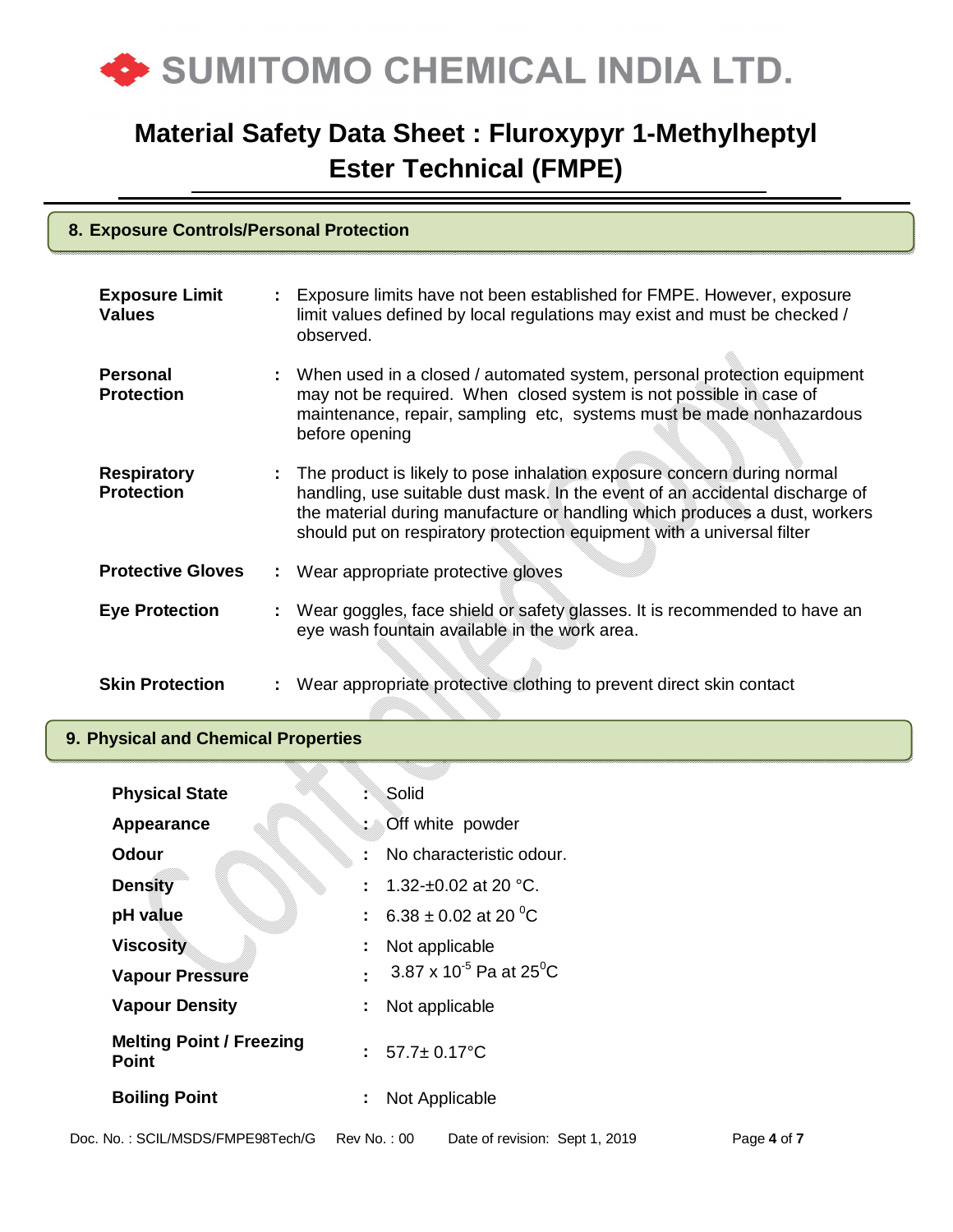

|     | <b>Flash Point</b>                               | Not Applicable                                                                                                                      |
|-----|--------------------------------------------------|-------------------------------------------------------------------------------------------------------------------------------------|
|     | <b>Auto Ignition Temp</b>                        | Not applicable                                                                                                                      |
|     | <b>Flammable Limits</b>                          | Not applicable                                                                                                                      |
|     | <b>Solubility in Water</b>                       | 0.0347 x 10 <sup>-3</sup> g/lit at 20 °C                                                                                            |
| 10. | <b>Stability and Reactivity</b>                  |                                                                                                                                     |
|     | <b>Chemical Stability</b>                        | Product is stable under ambient condition of storage.                                                                               |
|     | <b>Materials to Avoid</b>                        | Avoid contact with strong oxidizing agent, acids, alkalis etc.                                                                      |
|     | <b>Hazardous</b><br><b>Decomposition Product</b> | Refer to section no. 5                                                                                                              |
|     | <b>Hazardous</b><br><b>Polymerisation</b>        | Not known                                                                                                                           |
| 11. | <b>Toxicological Information</b>                 |                                                                                                                                     |
|     |                                                  |                                                                                                                                     |
|     | <b>Health Hazards</b>                            | Refer to section no. 3                                                                                                              |
|     | <b>Acute Toxicity</b>                            | The product is practically non-toxic. However, exposure case should<br>be treated symptomatically.                                  |
|     | <b>Route(s) of Entry</b>                         |                                                                                                                                     |
|     | Ingestion<br><b>Skin</b><br><b>Inhalation</b>    | LD50, oral, rat: >2000 mg/kg body weight of rat<br>LD50, dermal, rat: > 2000 mg/kg body weight<br>4 hour LC50, rat: >3.39 mg/ L air |
| 12. | <b>Ecological Information</b>                    |                                                                                                                                     |
|     | <b>Acute Oral Toxicity in</b><br><b>Birds</b>    | In Mallard duck>2000 mg/kg<br>In bob white quail>2000 mg/Kg                                                                         |
|     | <b>Acute Toxicity in Fish</b>                    | Rainbow trout & golden orfe<br>$LC_{50}$ (96 hrs) >100mg/L                                                                          |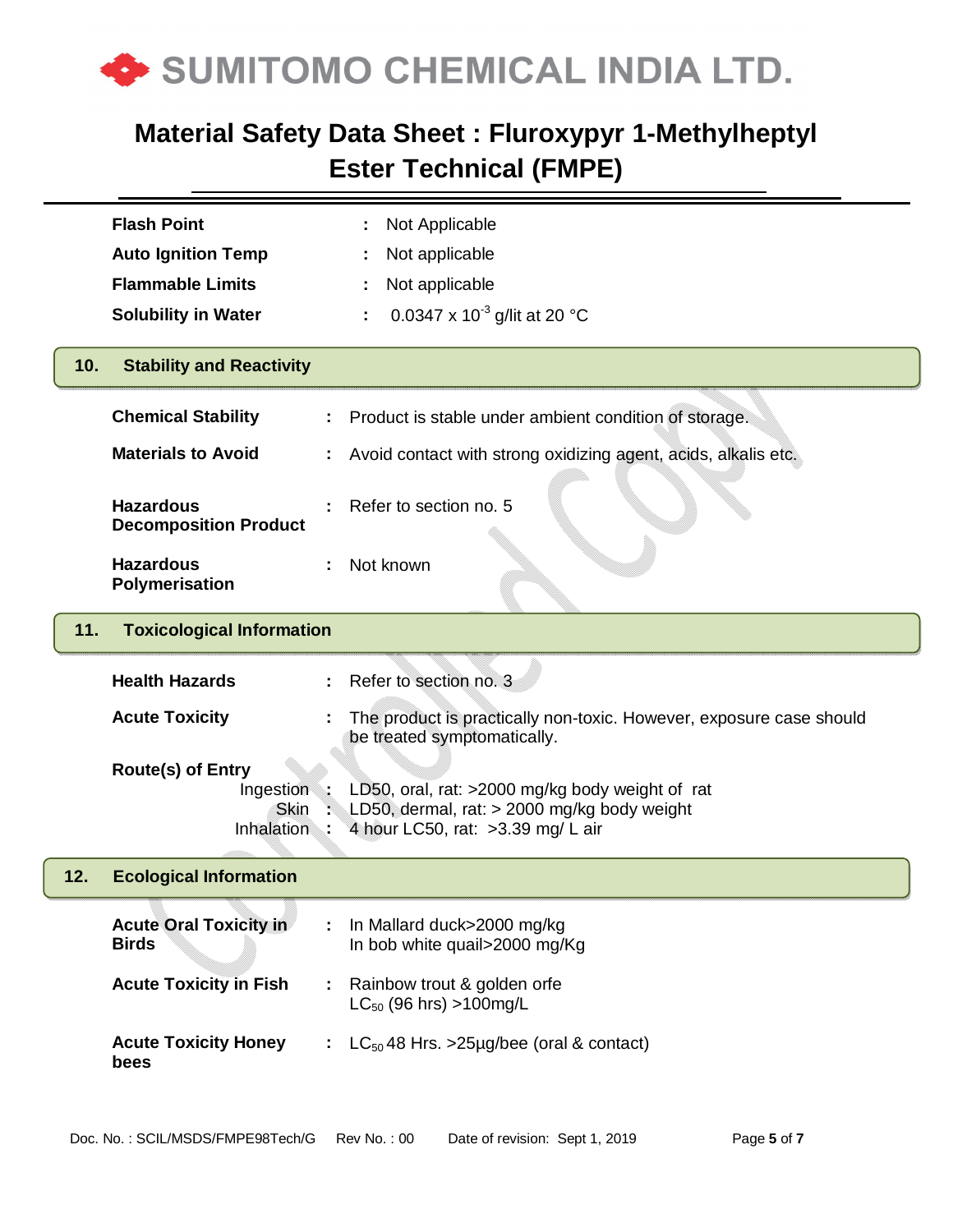

| 13. | <b>Disposal Considerations</b>           |  |                                                                                                                                                                                                                                                                                                       |  |
|-----|------------------------------------------|--|-------------------------------------------------------------------------------------------------------------------------------------------------------------------------------------------------------------------------------------------------------------------------------------------------------|--|
|     | <b>Waste Treatment</b><br><b>Methods</b> |  | : Keep out of drains, sewers, ditches and waterways.<br>Left-over material that should not be used or chemically reprocessed and<br>should be disposed of in a landfill approved for pesticide disposal. Other<br>possible methods of disposal are controlled incineration with flue gas<br>scrubbing |  |
|     | <b>Containers</b>                        |  | : Emptied containers may retain vapour and product residue. Observe all<br>labeled safeguards until container is cleaned or destroyed.                                                                                                                                                                |  |
|     |                                          |  | Triple or pressure rinse empty containers. Pour rinse water into<br>formulation tank. Store for collection by approved waste disposal service.                                                                                                                                                        |  |
|     |                                          |  | Dispose of as non hazardous industrial waste. Do Not re-use containers.                                                                                                                                                                                                                               |  |
|     |                                          |  | Disposal of waste and packaging materials must always be in accordance<br>with all applicable local laws / regulations.                                                                                                                                                                               |  |
|     |                                          |  |                                                                                                                                                                                                                                                                                                       |  |

#### **14. Transport Information**

The data provided in this section is for information only. Please apply the appropriate regulations to properly classify your shipment for transportation.

Not hazardous under the applicable DOT, ICAO/IATA, IMO, TDG

| <b>IMDG Classification</b>  |    |                                                                                          |
|-----------------------------|----|------------------------------------------------------------------------------------------|
| <b>Proper Shipping Name</b> | ÷. | Environmentally Hazardous substance, Solid, n. o. s.<br>(Fluroxypyr 1-mthylheptyl ester) |
| Hazard class / I D No.      | ÷. | Class-9                                                                                  |
| <b>Subsidiary hazard(s)</b> |    |                                                                                          |
| Label                       |    | : 9                                                                                      |
| UN No.                      | t. | 3077                                                                                     |
| <b>Packing Group</b>        | ÷. | Ш                                                                                        |
| <b>Marine Pollutant</b>     |    | Yes                                                                                      |